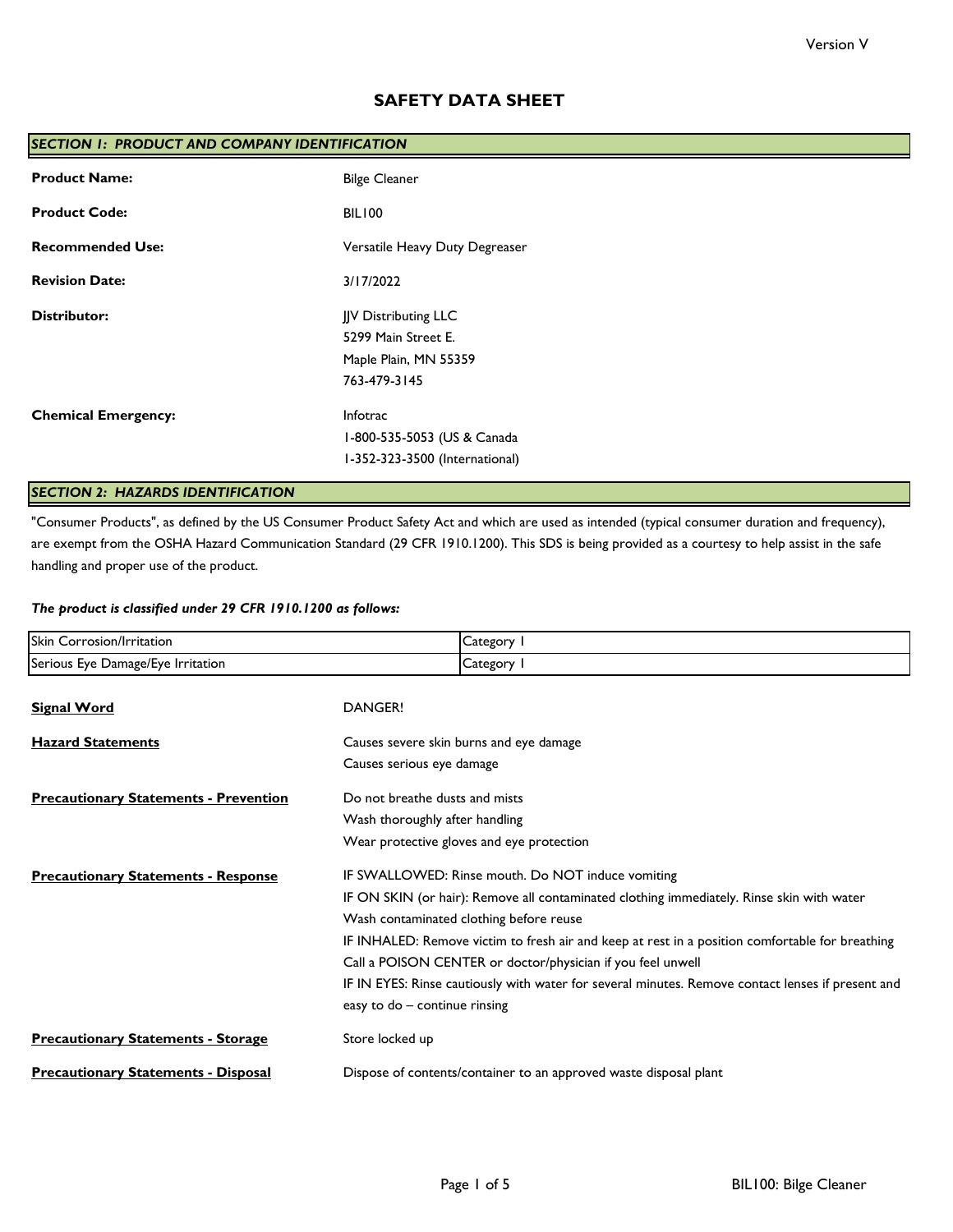

## *SECTION 3: INFORMATION ON HAZARDOUS INGREDIENTS*

## *Product is a mixture according to 29 CFR 1910.1200.*

## **Hazardous Components**

| <b>Hazardous Ingredients</b> | $\text{Cas}\,\#$ | Weight %  |
|------------------------------|------------------|-----------|
| Disodium metasilicate        | 6834-92-0        | $5 - 10%$ |
| 2-butoxyethanol              | III-76-2         | $5 - 10%$ |
| Proprietary Blend            | Trade Secret     | $0 - 5%$  |

# *Specific chemical identity and/or exact percentage of components has been withheld in accordance with a trade secret claim according to Appendix E 29 CFR 1910.1200.*

| <b>SECTION 4: FIRST-AID MEASURES</b>          |                                                                                                                                                     |
|-----------------------------------------------|-----------------------------------------------------------------------------------------------------------------------------------------------------|
| <b>First Aid Measures</b>                     |                                                                                                                                                     |
| <b>General Advice:</b>                        | Harmful if swallowed. Causes skin corrosion and serious eye damage.                                                                                 |
| <b>Eye Contact:</b>                           | Immediately flush with cool running water for at least 15 minutes while holding eyelids apart. Do not rub affected area.                            |
|                                               | Remove contact lenses if applicable.                                                                                                                |
| <b>Skin Contact:</b>                          | Wash off immediately with soap and water while removing all contaminated clothes and shoes.                                                         |
| Ingestion:                                    | If swallowed, may cause burning of the mouth, throat and stomach. Call immediately for medical assistance. DO NOT induce                            |
|                                               | vomiting. Rinse mouth with water, then drink 1-2 glasses of water. Never give anything by mouth to an unconscious person.                           |
| <b>Inhalation:</b>                            | Remove to fresh air.                                                                                                                                |
| <b>Most Important Symptoms and Effects</b>    |                                                                                                                                                     |
| <b>Symptoms:</b>                              | Irritation to eyes and skin. Symptoms may include stinging, tearing, redness, swelling and blurred vision.                                          |
|                                               | Indication of any immediate medical attention and special treatment needed                                                                          |
|                                               | Note to Physician: Treat symptomatically.                                                                                                           |
| <b>SECTION 5: FIRE-FIGHTING MEASURES</b>      |                                                                                                                                                     |
| <b>Flammable Properties</b>                   |                                                                                                                                                     |
| Flammability:                                 | Not considered to be a fire hazard.                                                                                                                 |
| <b>Explosive Prop:</b>                        | Not considered to be an explosive hazard.                                                                                                           |
| <b>Extinguishing Media</b>                    |                                                                                                                                                     |
| Suitable:                                     | Use extinguishing measures that are appropriate to local circumstances and the surrounding environment.                                             |
| Unsuitable:                                   | Do not use water jet as an extinguisher, as this will spread the fire.                                                                              |
| <b>Specific Hazards Arising from Chemical</b> |                                                                                                                                                     |
| Hazards:                                      | During fire, gases hazardous to health may be formed.                                                                                               |
|                                               | Protective equipment and precautions for fire-fighters                                                                                              |
|                                               | Fire-Fight Method: In the event of a fire, fire-fighters should wear appropriate protective equipment and self-contained breathing apparatus        |
|                                               | (SCBA) with a full face-piece operated in positive pressure mode.                                                                                   |
|                                               | <b>SECTION 6: ACCIDENTAL RELEASE MEASURES</b>                                                                                                       |
|                                               | Personal Precautions: Evacuate personnel to safe areas. Isolate hazard area and deny entry. Stay upwind of spill/leak. Use personal protective      |
|                                               | equipment. Avoid contact with skin, eyes or clothing.                                                                                               |
|                                               | Environ. Precautions: Prevent release to the environment if possible. Dike large spills to prevent material from entering streams or sewer systems. |
| Clean-Up Method:                              | Soak-up with inert absorbent material and place into appropriate container for disposal. Clean contaminated area thoroughly                         |
|                                               | with water. Prevent product from entering drains.                                                                                                   |
|                                               |                                                                                                                                                     |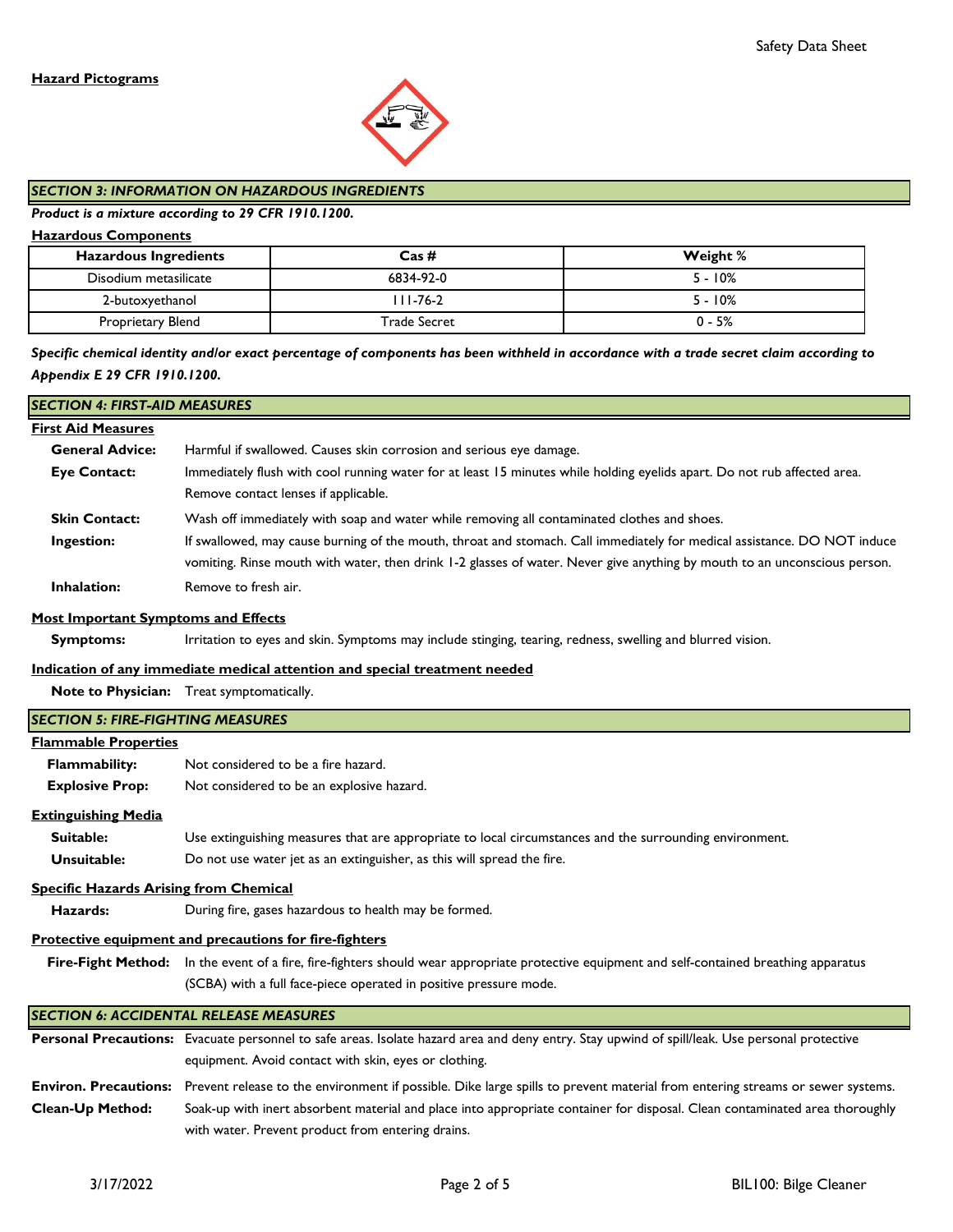| <b>SECTION 7: HANDLING AND STORAGE</b>                           |                                                                                                                       |                                                                                                                                   |                            |                          |
|------------------------------------------------------------------|-----------------------------------------------------------------------------------------------------------------------|-----------------------------------------------------------------------------------------------------------------------------------|----------------------------|--------------------------|
| Handling:                                                        | Use personal protective equipment when needed. Avoid contact with skin, eyes, and clothing. Wash hands before eating, |                                                                                                                                   |                            |                          |
|                                                                  | drinking, or smoking. Remove contaminated clothes and wash before reuse. Use in a ventilated area.                    |                                                                                                                                   |                            |                          |
| Storage:                                                         |                                                                                                                       | Store in closed containers in cool, dry, well-ventilated area. Avoid overheating or freezing. Keep in properly labeled containers |                            |                          |
|                                                                  | and out of reach of children.                                                                                         |                                                                                                                                   |                            |                          |
| Incomp. Materials:                                               |                                                                                                                       | Oxidizing agents. Strong acids. Prolonged contact with alkali sensitive metals and alloys.                                        |                            |                          |
|                                                                  |                                                                                                                       | <b>SECTION 8: EXPOSURE CONTROLS AND PERSONAL PROTECTION</b>                                                                       |                            |                          |
| <b>Exposure Guidelines</b>                                       |                                                                                                                       |                                                                                                                                   |                            |                          |
| <b>Hazardous Chemical</b>                                        |                                                                                                                       | <b>OSHA PEL</b>                                                                                                                   |                            | <b>ACGIH TLV</b>         |
| Disodium metasilicate                                            |                                                                                                                       | $3$ mg/m $3$                                                                                                                      |                            | No information available |
| 2-butoxyethanol                                                  |                                                                                                                       | 50 ppm                                                                                                                            |                            | 20 ppm                   |
| Proprietary Blend                                                |                                                                                                                       | No information available                                                                                                          |                            | No information available |
|                                                                  |                                                                                                                       |                                                                                                                                   |                            |                          |
| <b>Appropriate Engineering Controls</b><br><b>Eng. Controls:</b> |                                                                                                                       | Ensure adequate ventilation, especially in confined areas.                                                                        |                            |                          |
|                                                                  |                                                                                                                       |                                                                                                                                   |                            |                          |
| <b>Personal Protection Equipment (PPE)</b>                       |                                                                                                                       |                                                                                                                                   |                            |                          |
| Eyes:                                                            |                                                                                                                       | Recommend safety goggles or shield.                                                                                               |                            |                          |
| <b>Respiratory:</b>                                              |                                                                                                                       | Not usually necessary where ventilation is sufficient to maintain vapors under the TLV limit.                                     |                            |                          |
| Skin:                                                            |                                                                                                                       | Avoid skin contact. Recommend chemical resistant gloves.                                                                          |                            |                          |
| <b>SECTION 9: PHYSICAL AND CHEMICAL PROPERTIES</b>               |                                                                                                                       |                                                                                                                                   |                            |                          |
| Information on basic physical and chemical properties            |                                                                                                                       |                                                                                                                                   |                            |                          |
| <b>Physical State:</b>                                           | Liquid                                                                                                                |                                                                                                                                   | <b>Freezing Point:</b>     | Not determined           |
| Appearance:                                                      | Red liquid                                                                                                            |                                                                                                                                   | <b>Boiling Point:</b>      | Not determined           |
| Color:                                                           | Light pink/red                                                                                                        |                                                                                                                                   | <b>Evaporation Rate:</b>   | Not determined           |
| Odor:                                                            | Mild                                                                                                                  |                                                                                                                                   | <b>Vapor Pressure:</b>     | Not determined           |
| <b>Odor Threshold:</b>                                           | No information available                                                                                              |                                                                                                                                   | <b>Vapor Density:</b>      | Not determined           |
| pH:                                                              | $12 - 14$                                                                                                             |                                                                                                                                   | <b>Relative Density:</b>   | Not determined           |
| <b>Flash Point:</b>                                              | Not determined                                                                                                        |                                                                                                                                   | <b>Flammability:</b>       | Not determined           |
| <b>Water Solubility:</b>                                         | Soluble in water                                                                                                      |                                                                                                                                   | <b>Explosive Limits:</b>   | Not determined           |
| <b>Viscosity:</b>                                                | Not determined                                                                                                        |                                                                                                                                   | <b>Part. Coefficient:</b>  | Not determined           |
| <b>Specific Gravity:</b>                                         | 1.070 - 1.077                                                                                                         |                                                                                                                                   | <b>Auto-ignition Temp:</b> | Not determined           |
| <b>Melting Point:</b>                                            | Not determined                                                                                                        |                                                                                                                                   | Decomp. Temp:              | Not determined           |
| <b>SECTION 10: STABILITY AND REACTIVITY</b>                      |                                                                                                                       |                                                                                                                                   |                            |                          |
| <b>Stability:</b>                                                |                                                                                                                       | Stable under ordinary conditions of use and storage.                                                                              |                            |                          |
| Haz. Decomposition:                                              | Thermal decomposition can lead to release of irritating and toxic gases and vapors.                                   |                                                                                                                                   |                            |                          |
| Haz. Polymerization:                                             |                                                                                                                       | No information available.                                                                                                         |                            |                          |
| Incompatibilities:                                               |                                                                                                                       | Oxidizing agents. Strong acids. Prolonged contact with alkali sensitive metals and alloys.                                        |                            |                          |
| <b>Conditions to Avoid:</b>                                      |                                                                                                                       | Heat, moisture and incompatibles.                                                                                                 |                            |                          |
| <b>SECTION 11: TOXICOLOGY INFORMATION</b>                        |                                                                                                                       |                                                                                                                                   |                            |                          |
| <b>Component Information</b>                                     |                                                                                                                       |                                                                                                                                   |                            |                          |
| <b>Hazardous Chemical</b>                                        |                                                                                                                       | LD50 Oral                                                                                                                         |                            | <b>LD50 Dermal</b>       |
| Disodium metasilicate                                            |                                                                                                                       | 600 mg/kg (rat)                                                                                                                   |                            | No information available |
|                                                                  | 1300 mg/kg (rat)<br>2-butoxyethanol                                                                                   |                                                                                                                                   |                            | > 2000 mg/kg (rat)       |

# **Potential Health Effects**

 **Exposure Routes:** Eye Contact, Dermal Contact, Ingestion, Inhalation

Proprietary Blend No information available No information available No information available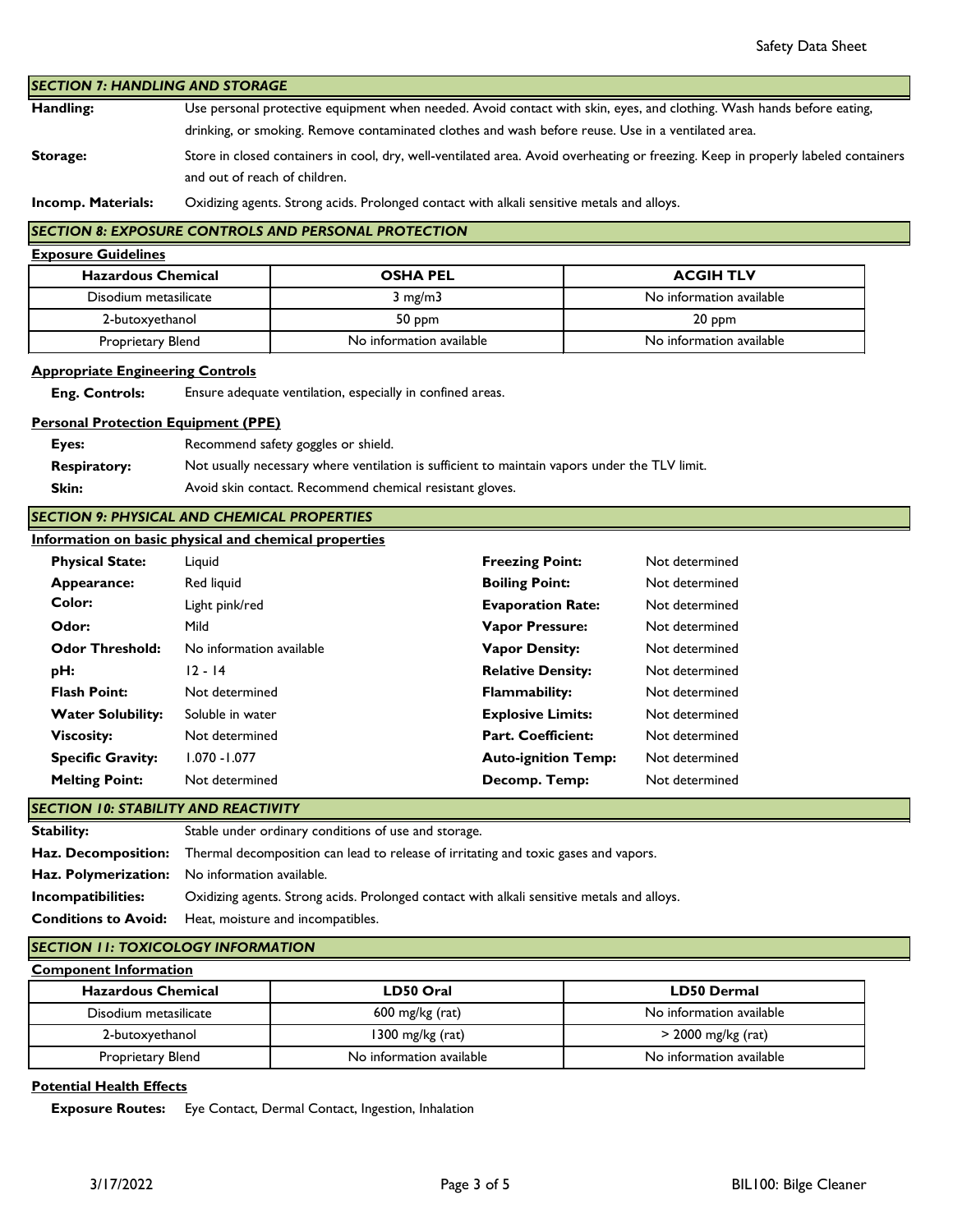## **Acute Toxicity:**

| Eyes:                   | Causes eye irritation with tearing, redness, and impaired vision.                                                     |
|-------------------------|-----------------------------------------------------------------------------------------------------------------------|
| Skin:                   | Causes skin irritation, redness, and itching.                                                                         |
| Ingestion:              | Harmful if swallowed.                                                                                                 |
| Inhalation:             | Respiratory irritant.                                                                                                 |
| <b>Chronic Effects:</b> | Avoid repeated exposure. May aggravate pre-existing medical conditions including eye, skin and respiratory disorders. |
| <b>Carcinogenicity:</b> | Not classifiable as a human carcinogen by OSHA, NTP or IARC.                                                          |

## *SECTION 12: ECOLOGICAL INFORMATION*

| Ecotoxicity |  |
|-------------|--|
|             |  |
|             |  |

| <b>Hazardous Chemical</b> | <b>Toxicity to Fish</b>              | <b>Toxicity to Invertebrates</b> |
|---------------------------|--------------------------------------|----------------------------------|
| Disodium metasilicate     | No information available             | No information available         |
| 2-butoxyethanol           | 1474 mg/l (96h: Oncorhynchus mykiss) | 1500 mg/l $(48 h: water flea)$   |
| Proprietary Blend         | No information available             | No information available         |

#### **Environmental Toxicity**

| <b>Biodegradation:</b>  | No information available. |
|-------------------------|---------------------------|
| <b>Persistence:</b>     | No information available. |
| <b>Bioaccumulation:</b> | No information available. |
| <b>Mobility:</b>        | No information available. |

### *SECTION 13: DISPOSAL CONSIDERATIONS*

**Waste Disposal:** Recover or recycle if possible. Disposal should be in compliance with applicable federal, state, and local regulations. Do not dispose of in the environment, in sewage, and/or in drains.

**Container:**

Drain contaminated container thoroughly. Do not reuse container.

### *SECTION 14: TRANSPORT INFORMATION*

*Transport in accordance with all federal, state, and local regulations.* 

### **DOT**

 **Proper Name:** NA  **Hazard Class:** NA  **UN Number:** NA  **Packing Group:** NA  **Special Provisions:** Not regulated as a dangerous good.

# *SECTION 15: REGULATORY INFORMATION*

### **US Federal Regulations**

 **TSCA Status:** All components of this product are listed or exempt from listing on TSCA inventory.

 **CERCLA Reportable Quantity:** None

### **U.S. State Right-to-Know Regulations**

| Chemical<br>Hazardous C | <b>Lalifornia</b><br><b>Proposition 65</b> |  |
|-------------------------|--------------------------------------------|--|
| None                    |                                            |  |

### **Section 311/312 Hazard Category**

| <b>Acute Health Hazard:</b>        | 111-76-2       | 2-butoxyethanol | $5 - 10%$ |
|------------------------------------|----------------|-----------------|-----------|
| <b>Chronic Health Hazard:</b>      | No             |                 |           |
| Fire Hazard:                       | $111 - 76 - 2$ | 2-butoxyethanol | $5 - 10%$ |
| <b>Sudden Release of Pressure:</b> | No             |                 |           |
| <b>Reactive Hazard:</b>            | No             |                 |           |
| <b>Section 313 Toxic Chemicals</b> | 111-76-2       | 2-butoxyethanol | $5 - 10%$ |
|                                    |                |                 |           |

# *SECTION 16: OTHER INFORMATION*

**Prepared by:** Health and Safety Department